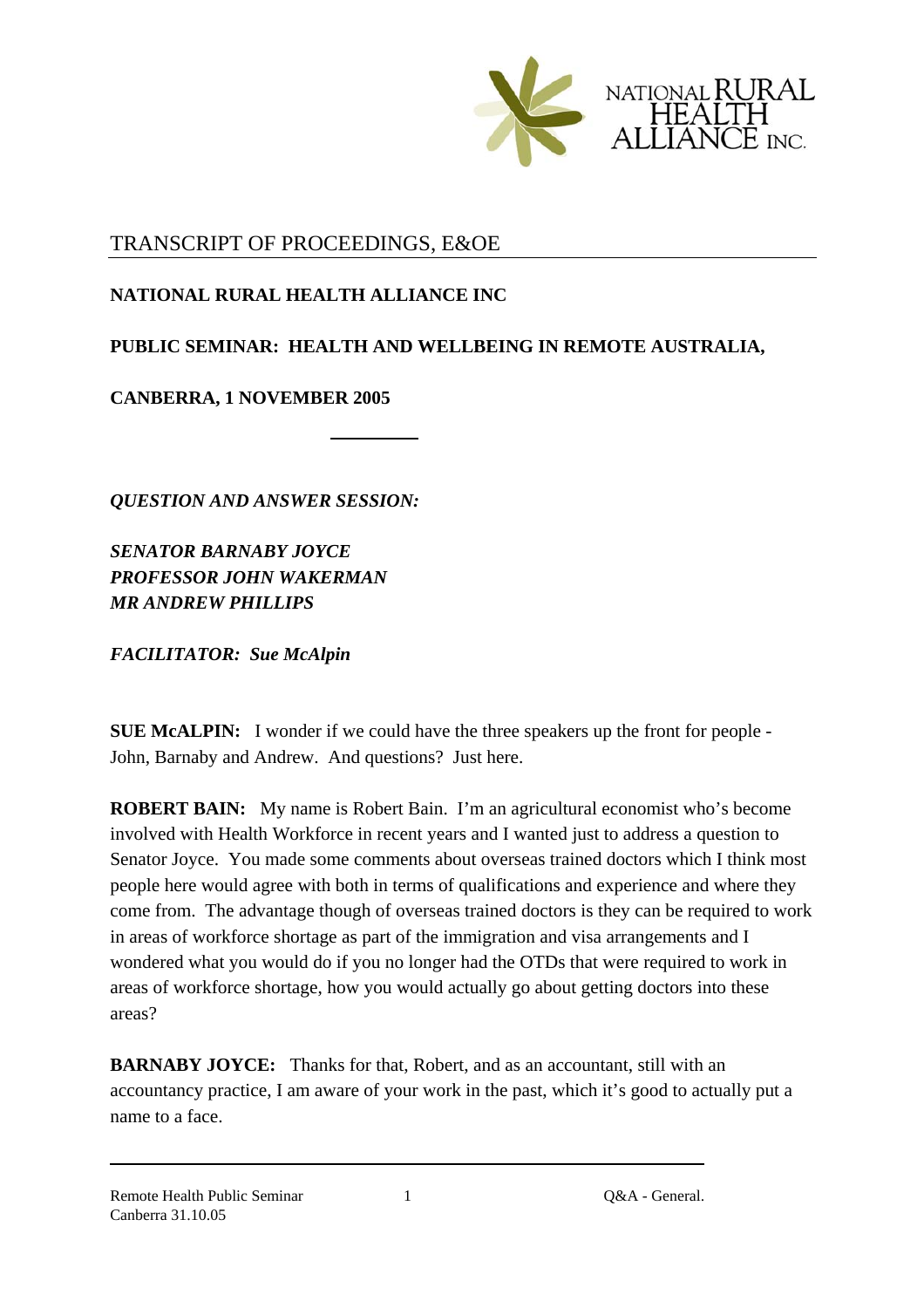

It doesn't remove us from the moral responsibility that we have. If we take in an overseas doctor to fulfill a domestic requirement of Australia, we nonetheless leave a hole from wherever that doctor came from. And I imagine if we have doctors coming in from possibly the United States or England or countries which have a well developed medical system, the argument could be posed that the effects on the country from which we take that service are not detrimental in general to the people.

But if you take a doctor from South Africa - and some very good doctors come from South Africa - that position will be filled, it will be filled with a doctor from Rhodesia or Zimbabwe or Namibia or wherever. Ultimately you have to follow it down the tree and find out that you are taking a resource from an area where they don't have the capacity and then you have a moral justification argument about what you've just done. And is it fair that for the sake of filling domestic requirement in Australia that you increase the child mortality in some town in Zimbabwe. I don't think that's a fair outcome for those people.

We must acknowledge the consequences of what we are doing and how it affects the wider world that we live in. Obviously we are only putting a bandaid on the problem. The problem is we don't have enough doctors, especially doctors in regional areas, especially doctors who are culturally attuned to specific areas in those regional areas. It's always a shame with my own brother who became a doctor at the age of 26. Prior to that, I can assure you, he was a drover on a stock route and he had 787 cattle at one time and he used to break horses. Now, he would be a good doctor to have out west. In fact I think he'd be a terrible doctor to have where he is. I remember seeing him shoe a horse, and I hope he works on people a bit better than he can shoe a horse!

But we have to fix our problem up within Australia. We have to probably maybe recut the whole way we go about creating doctors, and nurses, and maybe there is a wider aspect for nurses. It's great today, with the discussions, in indigenous areas, especially when you get out west, there are nurses who specifically have a quasi-medical role. And it is happening now and maybe we should expand that role somewhat so that we get a wider involvement of directors of nurses who go out and take on these roles.

We have to also utilise, in the telecommunications area, they're one of the things - prior to the sale of Telstra, one of the big attributes was to make sure that we could get tele-medicine out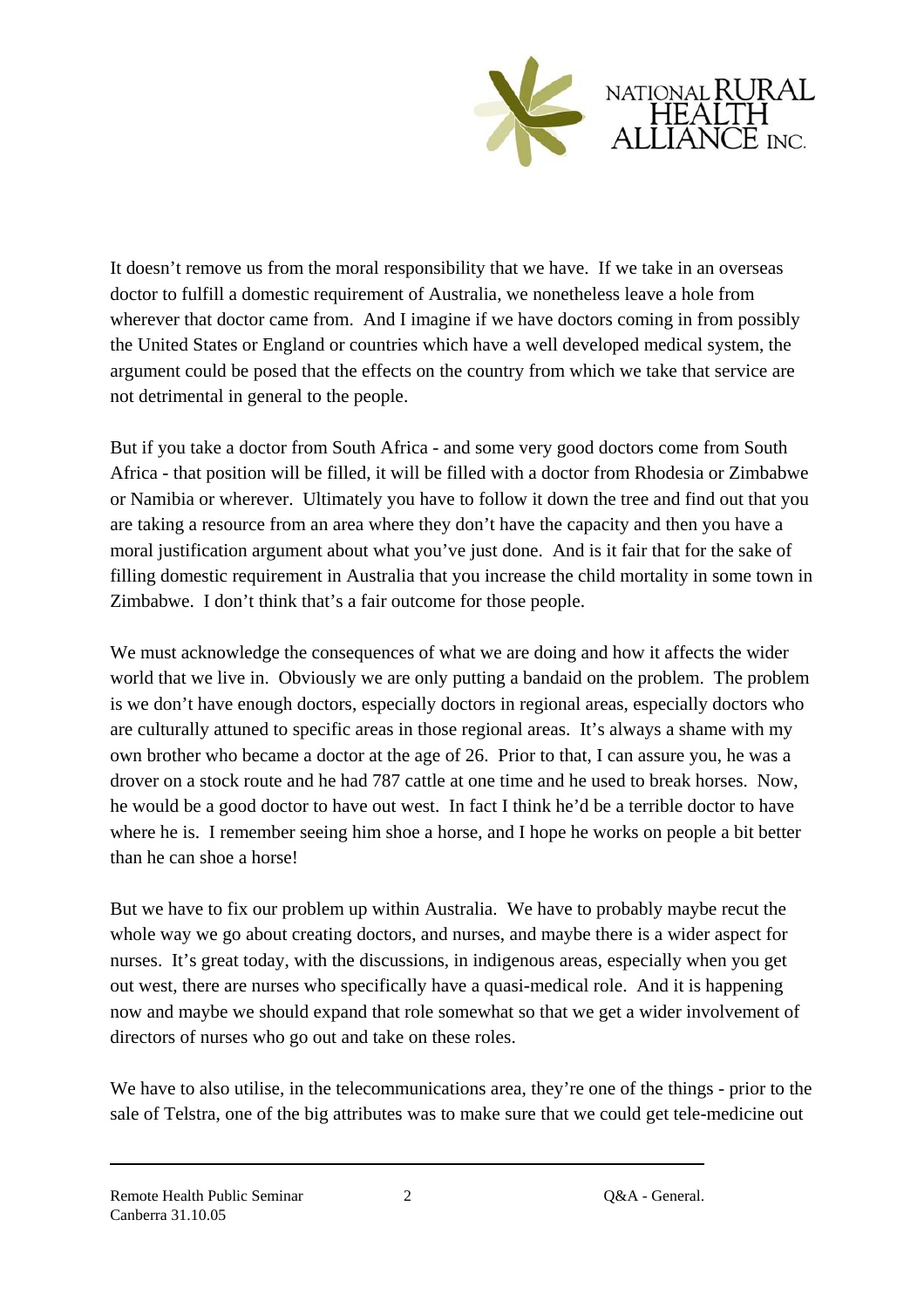

west and to get the referral basis. But to get tele-medicine out in an effective form we must have optic fibre to the hospital, to get the five to 6000 megabit download speed, to be able to get that sort of continuum of it. There's some incredible number, it's like 600 million or 60 million consultations a year that go on in Australia - I don't know the number, it's a massive number - and the capacity for us to make remote areas, for specialists' work, connected into the hubs of the Canberras and the Tamworths and the Dubbos and the Sydneys and the Brisbanes, the Perths, the Alice Springs and the Darwins, is there now with the technology we've got.

Ultimately, when we look down the track, you know that with keyhole surgery and the use of robotics, we don't know where this may end, but it could well end if we had the technological capacity for operations to be started, to be commenced remote. And people say, "Well, that's in the never, never". Well, not really, we're heading in that direction now.

So to answer your question, we must, no matter what happens, always acknowledge the consequences of where we acquire our doctors from. If we are going to acquire doctors, we must be aware of the ramifications to the country we take them from and make sure that they're not too onerous, that we are not just basically exploiting a resource from a country that can't afford to give them up.

Secondly, we must fix the problem up in Australia and cut the area back down to its basics and start looking at wider roles for probably nurses and also how we train our doctors. And, as given during the speech, we must make sure that we keep our development of regional medical facilities or the regional training areas for doctors, that is absolutely essential. So maybe in the future the roles for Charles Sturt and New England Universities, even though it's expensive to develop medical skills, is a clear example of how we can actually do it. We have had a great success from having clinicians or clinical schools in regional areas and we must continue down that process.

Finally, we must be fully aware of the technology that we have around us, especially the telecommunications technology, which has already been brought up. Be aware that this is the technology of the future. It gives the capacity for people in regional areas to have access to the best in the field, the best in the country right at their fingertips. And we must - well, we did, it was one of our predominant things with the Telstra legislation, why we kept on going back and saying, "That's not good enough", "That's not good enough", "That's not good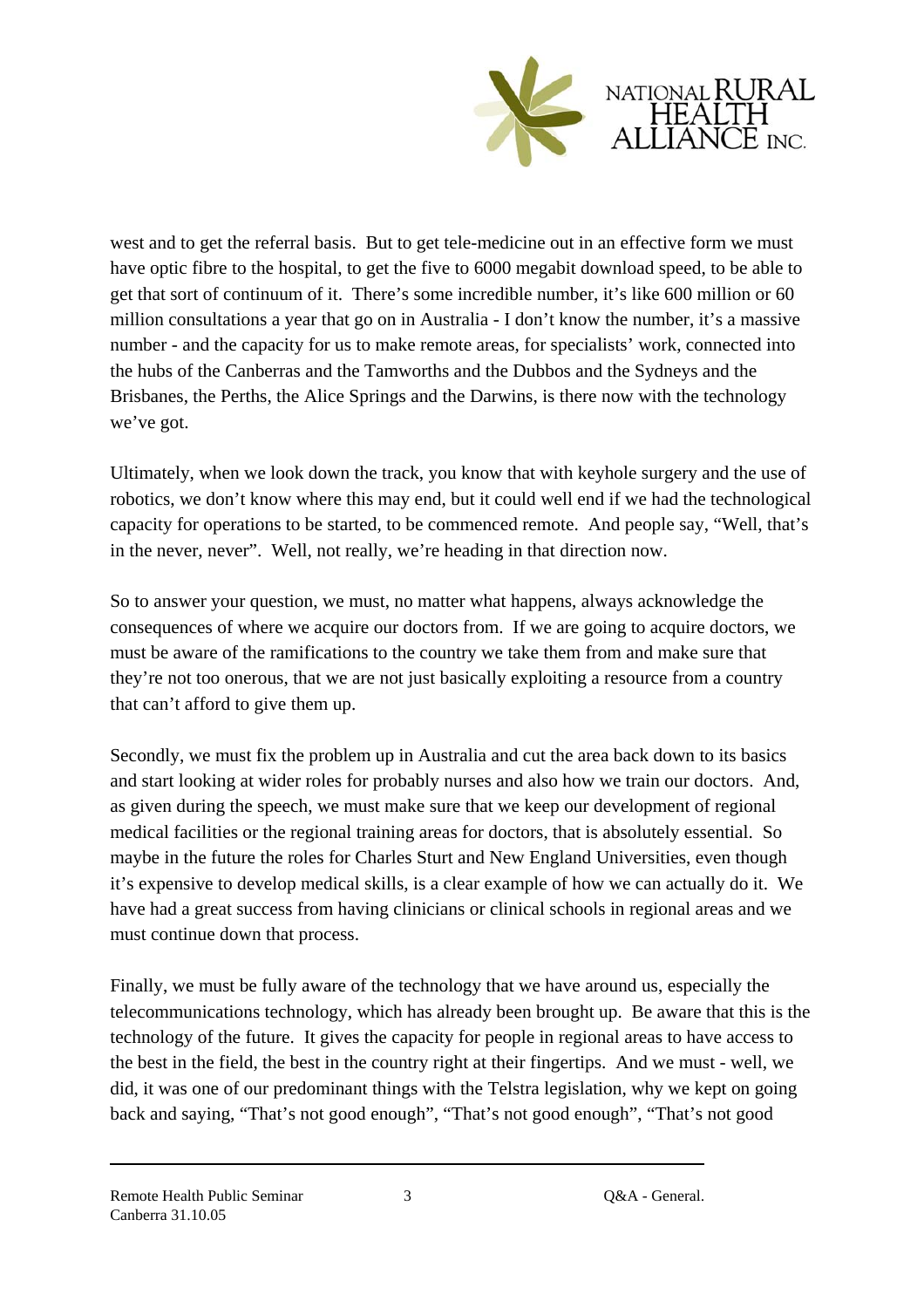

enough, we don't get more, we won't approve it", until in the end we did the very best deal we could but we also have the capacity to have money aside, \$3.1 billion put aside, another 340 million in the year 2008, with the deeming rate that we got on the \$2 billion. That's the sort of money you need aside to actually roll out the optic fibre and it was after lobbying from people such as the AMA that was a predominant driver in how we made that decision.

**SUE McALPIN:** Thank you, Senator Joyce. Any other questions.

**JOHN WAKERMAN:** Could I just add something to that?

**SUE McALPIN:** Yes, John.

**JOHN WAKERMAN:** I just wanted to add a couple of points. Look, I absolutely agree with everything you said about that. I just wanted to add a couple of points. I agree with you totally, it's not just about doctors, it's about the team. And there's a lot of discussion at the moment about inter-professional education, new categories of health workers and so forth and I think we're, by necessity, with the sort of workforce crisis that we're facing, we're going to have to consider those things.

The Alliance has got a position on education of doctors and that is that we should be a good global citizen and produce not enough just for ourselves but perhaps consider the needs of our region as well. And the only other point I wanted to make was that Andrew put up a graph about the origin of medical students and the increase in the numbers coming from rural and remote areas after the government invested in things like rural undergraduate medical scholarships. And we know that the best predictor of where someone is going to practice, the best predictor of rural practice is rural origin. So if we can encourage more students, not just medical students but others, dentists and others, from rural and remote areas, then our return is going to be relatively high on that investment. So I think we need more of that.

**SUE McALPIN:** Any other questions? Yes.

**MARTINA STANLEY:** I'm Martina Stanley from ARRWAG, the Australian Rural and Remote Workforce Agency Group. We represent rural workforce agencies who are responsible for recruiting doctors for rural and remote areas, and I'd just like to comment on Senator Joyce's comments earlier on.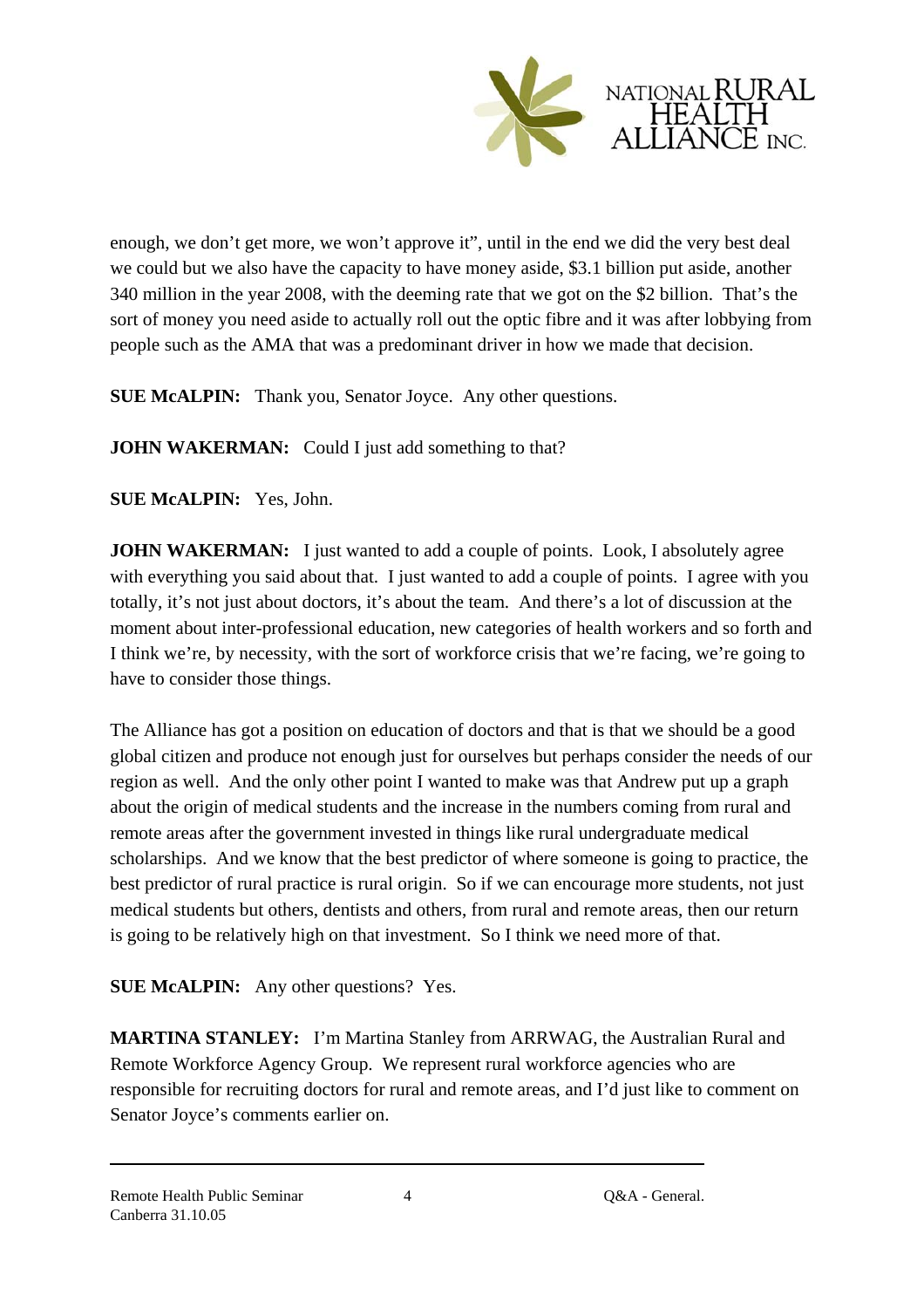

There seems to be a perception that we're taking people out of Third World countries and I think if we were doing that, that would be a really bad thing to do because obviously we're disadvantaging those communities. But I think there's another side to it too in that those people are exercising their choices to come to this country in the same way that I did and many other people in this room did and we actually have no control over those people who choose to come here for reasons of their own.

Certainly when it comes to recruiting from those places we have codes of ethics that we adhere to and those state very clearly that we cannot recruit from countries in the developing world, we are restricted to recruiting from places like the UK and Canada and some European countries. And so it's not as if we're going out there actively recruiting from those countries.

Of course there are exceptions and I'm sure there are recruiters out there who are doing that but I think we need to be careful that we balance some of that discussion with some more positives.

**SUE McALPIN:** Any other comments, questions? Yes.

**QUESTION:** I'm ..... I just want to fire a question to Andrew. Why is it difficult in your work? You kept saying it was difficult to get to know indigenous people .....

**ANDREW PHILLIPS:** Okay, just to - for example, with almost all of the data sets we have - let's say for example with the mortality data set, to use an example, we might have for one year 128,000 people recorded on that database. All of the individual identifiers have been stripped off, but there's one that says, "Was this person indigenous" and there's some sort of code there, it might either a - generally it's a number. I think zero is non-indigenous and one is - and I think in some states seven is and whatever, but there's some sort of marker. But what we know or what the Bureau of Statistics have spent a lot of time researching is that quite frequently, when there's a zero there, like when that person is identified as a nonindigenous person, they actually are.

So, for example, let's say we count - let's say for every 100 deaths of indigenous people in Australia, we would know about 60 of them. We don't know about the other 40 because they're like invisible to the system. And what we want and what we need is to have all of